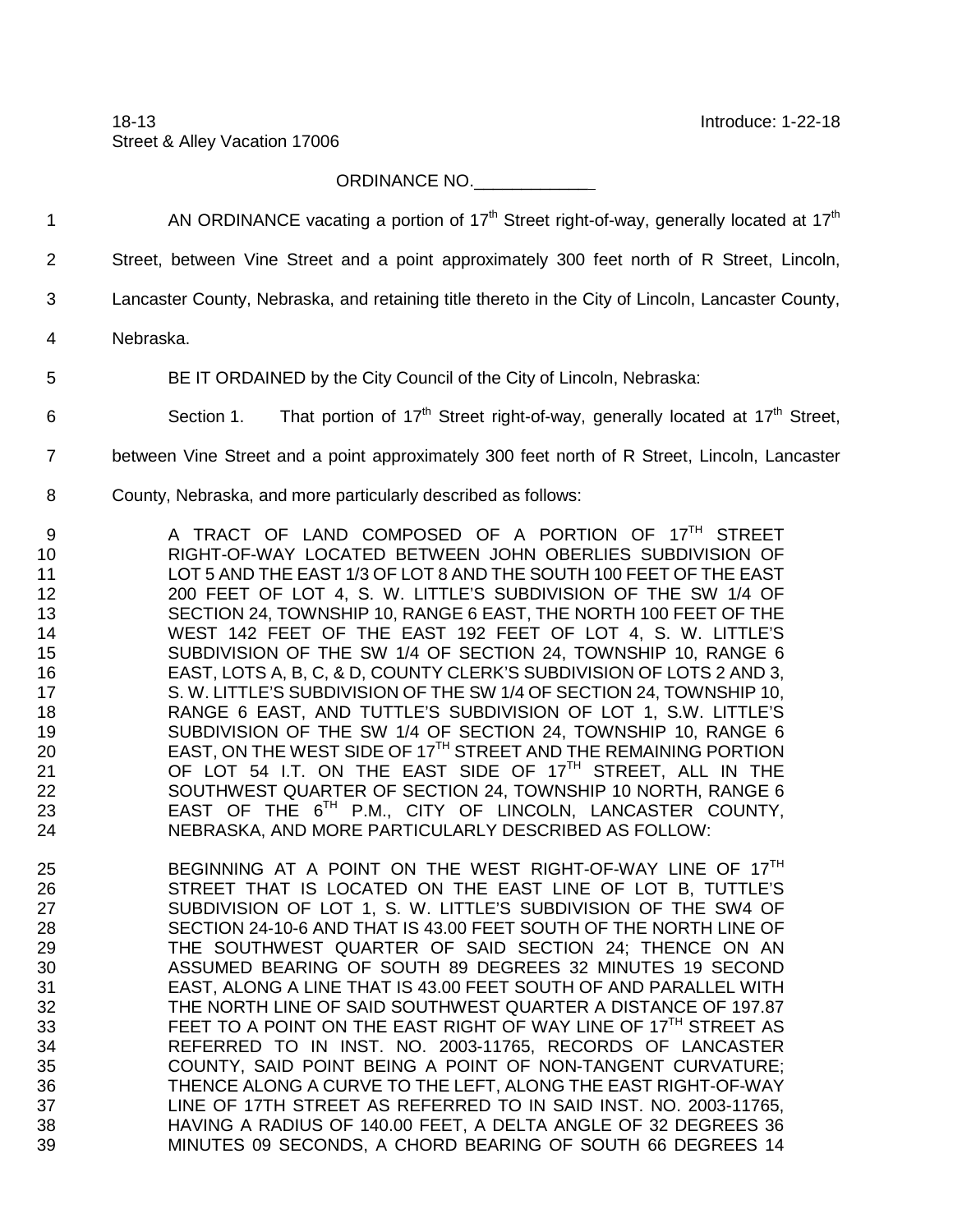1 MINUTES 52 SECONDS WEST, AND A CHORD LENGTH OF 78.59 FEET TO A<br>2 POINT: THENCE SOUTH 58 DEGREES 02 MINUTES 35 SECONDS WEST. POINT; THENCE SOUTH 58 DEGREES 02 MINUTES 35 SECONDS WEST, ALONG SAID RIGHT-OF-WAY LINE, A DISTANCE OF 25.02 FEET TO A POINT ON SAID RIGHT-OF-WAY LINE AS REFERRED TO IN INST. NO. 70-3499, RECORDS OF LANCASTER COUNTY, SAID POINT BEING A POINT OF NON-TANGENT CURVATURE; THENCE ALONG A CURVE TO THE LEFT, ALONG THE EAST RIGHT-OF-WAY LINE OF 17TH STREET AS REFERRED TO 8 IN SAID INST. NO. 70-3499, HAVING A RADIUS OF 142.00 FEET, A DELTA 9 ANGLE OF 28 DEGREES 21 MINUTES 48 SECONDS , A CHORD BEARING OF 10<br>SOUTH 24 DEGREES 19 MINUTES 27 SECONDS WEST, AND A CHORD 10 SOUTH 24 DEGREES 19 MINUTES 27 SECONDS WEST, AND A CHORD<br>11 LENGTH OF 69.58 FEET TO A POINT: THENCE SOUTH 00 DEGREES 17 LENGTH OF 69.58 FEET TO A POINT; THENCE SOUTH 00 DEGREES 17 MINUTES 41 SECONDS WEST ALONG THE EAST RIGHT-OF-WAY LINE OF 13 SAID 17<sup>TH</sup> STREET, SAID LINE BEING 25 FEET EAST OF AND PARALLEL WITH THE EAST LINE OF THE NORTHWEST QUARTER OF SAID SOUTHWEST QUARTER, A DISTANCE OF 907.33 FEET TO A POINT OF INTERSECTION WITH THE EXTENSION OF THE SOUTH LINE OF LOT 4, JOHN OBERLIES SUBDIVISION OF LOT 5 AND THE EAST 1/3 OF LOT 8 AND THE SOUTH 100 FEET OF THE EAST 200 FEET OF LOT 4, S. W. LITTLE'S SUBDIVISION OF THE SW 1/4 OF SECTION 24, TOWNSHIP 10, RANGE 6 EAST; THENCE NORTH 89 DEGREES 48 MINUTES 13 SECONDS WEST, ALONG THE EXTENSION OF SAID LOT 4, A DISTANCE OF 75.00 FEET TO THE SOUTHEAST CORNER OF SAID LOT 4, SAID POINT BEING ON THE 23 WEST RIGHT-OF-WAY LINE OF 17<sup>TH</sup> STREET, SAID POINT BEING 50 FEET<br>24 WEST OF THE EAST LINE OF THE NORTHWEST QUARTER OF SAID 24 WEST OF THE EAST LINE OF THE NORTHWEST QUARTER OF SAID<br>25 SOUTHWEST QUARTER: THENCE NORTH 00 DEGREES 17 MINUTES 41 SOUTHWEST QUARTER; THENCE NORTH 00 DEGREES 17 MINUTES 41 26 SECONDS EAST, ALONG THE WEST RIGHT-OF-WAY LINE OF 17<sup>TH</sup> STREET, SAID LINE BEING 50 FEET WEST OF THE EAST LINE OF THE NORTHWEST QUARTER OF SAID SOUTHWEST QUARTER, A DISTANCE OF 757.47 FEET TO A POINT ON THE NORTH LINE OF LOT 'A', COUNTY CLERK'S SUBDIVISION OF LOTS 2 AND 3, S. W. LITTLE'S SUBDIVISION OF THE SW 1/4 OF SECTION 24, TOWNSHIP 10, RANGE 6 EAST; THENCE NORTH 89 DEGREES 55 MINUTES 32 SECONDS WEST, ALONG THE NORTH LINE OF SAID LOT 'A', A DISTANCE OF 1.60 FEET TO A POINT THAT IS 51.60 FEET WEST OF THE EAST LINE OF THE NORTHWEST QUARTER OF SAID SOUTHWEST QUARTER; THENCE NORTH 00 DEGREES 17 MINUTES 41 36 SECONDS EAST, ALONG THE EAST RIGHT-OF-WAY LINE OF 17<sup>TH</sup> STREET, SAID LINE BEING 51.60 FEET WEST OF THE EAST LINE OF THE NORTHWEST QUARTER OF THE SOUTHWEST QUARTER OF SAID SECTION 24, A DISTANCE OF 259.50 FEET TO THE POINT OF BEGINNING.

- SAID TRACT CONTAINS A CALCULATED AREA OF 80,352.15 SQUARE FEET OR 1.84 ACRES, MORE OR LESS;
- 42 be and the same is hereby vacated, subject to the title of said 17<sup>th</sup> Street right-of-way being
- vacated remaining in the City of Lincoln, Nebraska.
- Section 2. That, pursuant to Chapter 14.20 of the Lincoln Municipal Code, the above
- 45 described vacated 17<sup>th</sup> Street right-of-way, between Vine Street and a point approximately 300